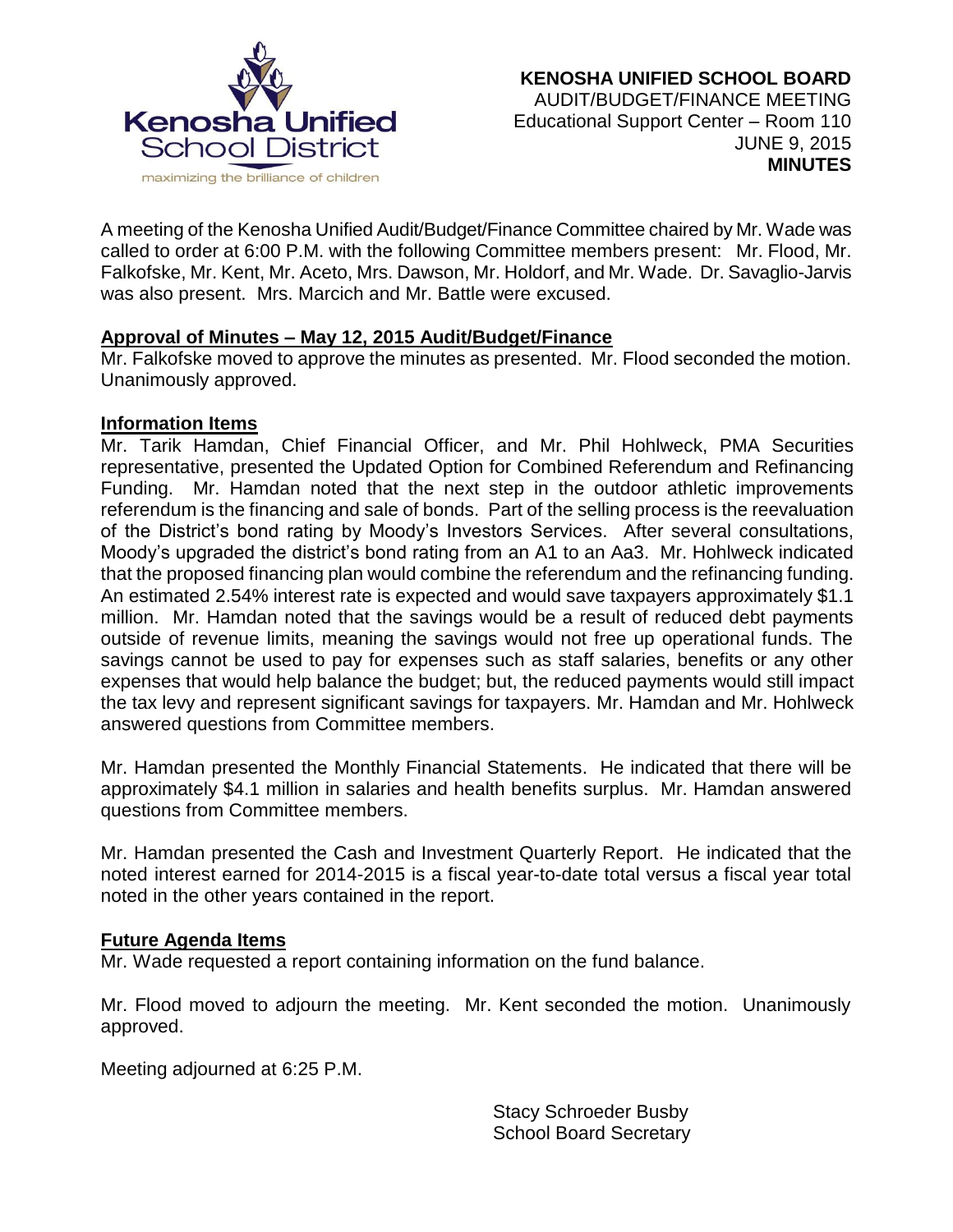

A joint meeting of the Kenosha Unified Audit/Budget/Finance and Curriculum/Program Committees chaired by Mr. Wade was called to order at 6:27 P.M. with the following Committee members present: Mr. Flood, Mr. Falkofske, Mr. Kent, Mr. Aceto, Mrs. Dawson, Mr. Holdorf, Mrs. Snyder, Mr. Kunich, Mrs. Karabetsos, Mrs. Santoro, Mrs. Renish-Ratelis, Mrs. Wickersheim, Mr. Wojciechowicz, and Mr. Wade. Dr. Savaglio-Jarvis was also present. Mrs. Marcich, Mr. Battle, Mrs. Daghfal, and Mrs. Kenefick were excused. Ms. London was absent.

## **Approval of Minutes – May 12, 2015 Joint Audit/Budget/Finance & Curriculum/Program**

Mr. Falkofske moved to approve the minutes as contained in the agenda. Mr. Flood seconded the motion. Unanimously approved.

#### **Approval of Minutes – April 14, 2015 and May 12, 2015 Curriculum/Program**

Mr. Kunich moved to approve the minutes as contained in the agenda. Mrs. Santoro seconded the motion. Unanimously approved.

#### **Request to Participate in the Jacob K. Javits Gifted and Talented Student Education Program Grant**

Mrs. Julie Housaman, Assistant Superintendent of Teaching and Learning, presented the Request to Participate in the Jacob K. Javits Gifted and Talented Student Education Program Grant. She indicated that the purpose of the grant program is to develop scientifically based research projects and strategies that are designed to build and enhance the ability of elementary and secondary schools to meet the special education needs of gifted and talented students. Emphasis is placed on serving students who are economically disadvantaged, have limited English proficient, and students with disabilities who are traditionally underrepresented in gifted and talented programs. To accomplish this, a District Leadership Cadre would be created which would be comprised of 4 to 8 district leaders and 25 teachers from 4 to 8 elementary schools who would participate on the state level cadre. They would receive training in analyzing data for disproportionality, implementing a RtI framework that includes services for high ability/high potential students, culturally responsive practices, USTARS-PLUS (a research-based program previously funded by Javits), content from a state-approved educator licensure program in gifted education, the Dual Capacity-Building framework, and Academic Parent Teacher Teams. All travel, training, and substitute teacher expenditures would be included in the grant funds and no district funding match is required. Mrs. Housaman and Mr. David Tuttle, Coordinator of Gifted and Talented, answered questions from Committee members.

Mrs. Snyder moved to forward the Request to Participate in the Jacob K. Javits Gifted and Talented Student Education Program Grant to the full Board for approval. Mrs. Renish-Ratelis seconded the motion. Unanimously approved.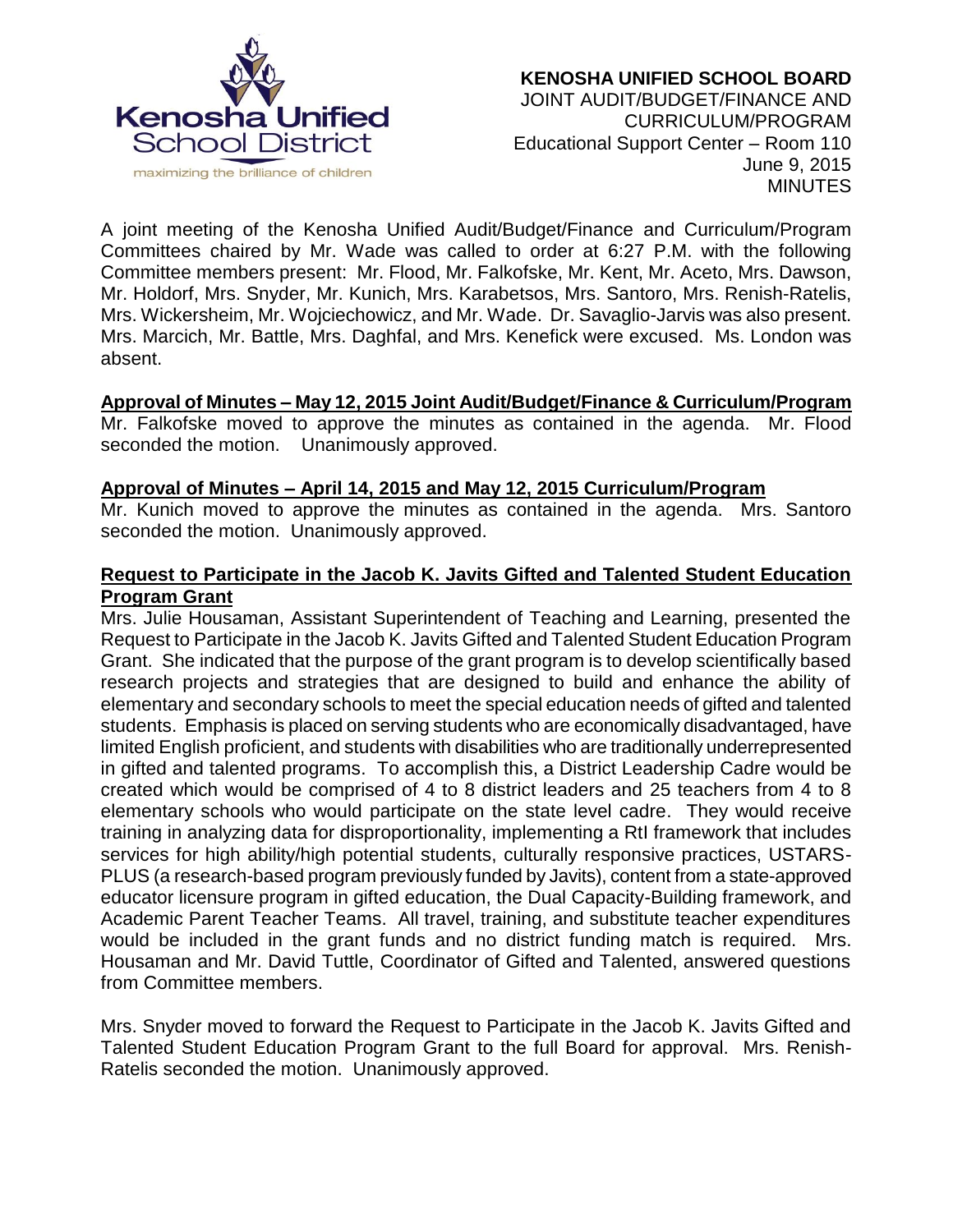# **Future Agenda Items**

Mr. Flood requested that a presentation from former students on the Students for Optimized Learning Opportunities (SOLO) Project be added as a future agenda item.

Meeting adjourned at 6:39 P.M.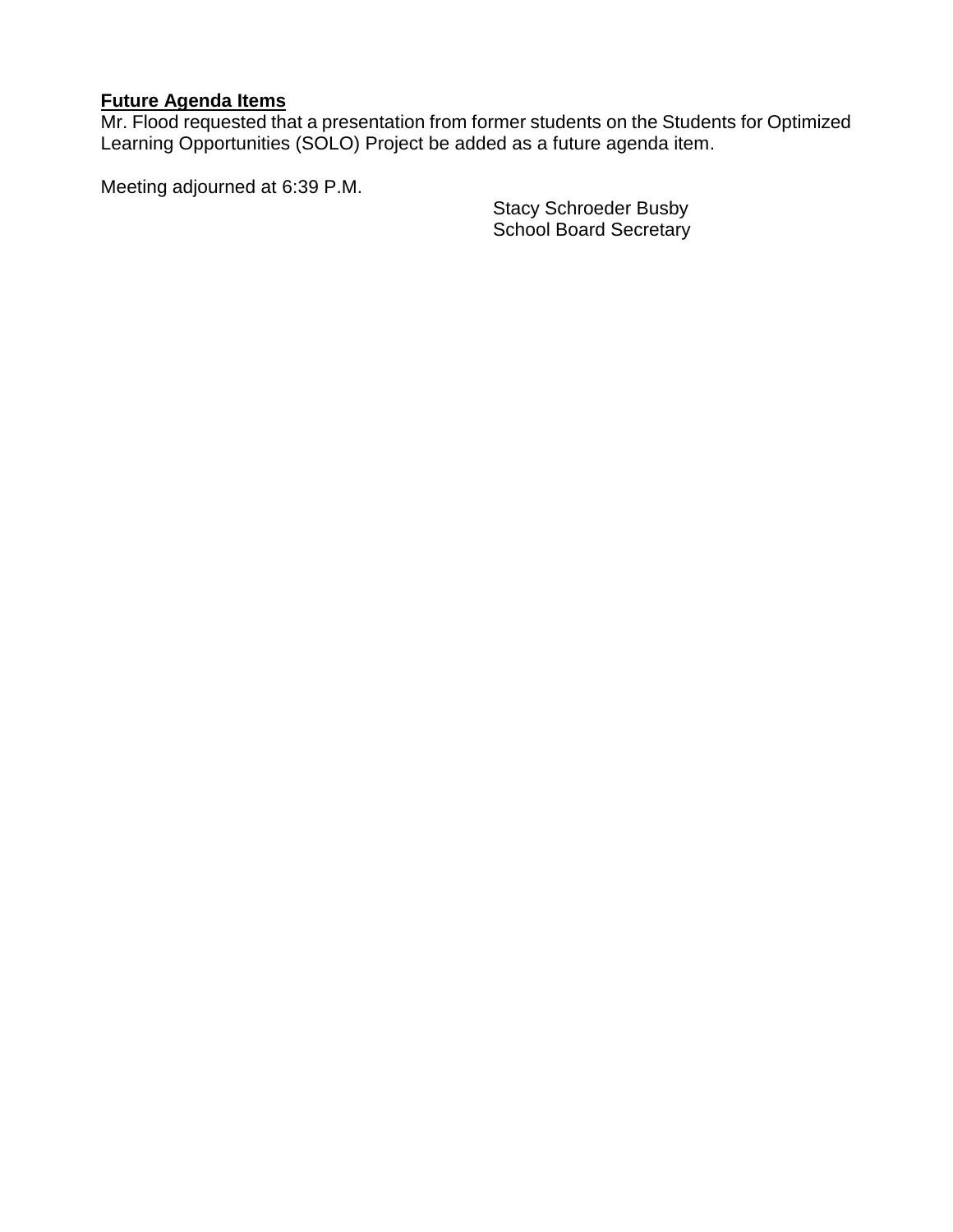

A joint meeting of the Kenosha Unified Curriculum/Program and Personnel/Policy Committees chaired by Mrs. Snyder was called to order at 6:42 P.M. with the following Committee members present: Mr. Kunich, Mr. Wade, Mrs. Karabetsos, Mrs. Santoro, Mrs. Renish-Ratelis, Mrs. Wickersheim, Mr. Wojciechowicz, Ms. Stevens, Mrs. Burns, Mrs. Dahl, Mrs. Stephens, and Mrs. Snyder. Dr. Savaglio-Jarvis was also present. Mrs. Daghfal, Mrs. Kenefick, and Mrs. Hamilton were excused. Mrs. Butler, Mr. Riley, and Ms. Connor were absent.

## **Approval of Minutes – March 10, 2015 Joint Personnel/Policy & Curriculum/Program**

Mr. Wade moved to approve the minutes as contained in the agenda. Mr. Kunich seconded the motion. Unanimously approved.

## **Policy and Rule 6456 – Graduation Requirements**

Dr. Bethany Ormseth, Assistant Superintendent of Secondary School Leadership, and Mr. Kristopher Keckler, Executive Director of Information and Accountability, gave a PowerPoint presentation pertaining to Policy and Rule 6456 – Graduation Requirements. Mr. Keckler presented information on the revised policy language for assessments, clarification language of diploma recognition for students with special needs, high school enrollment alignment for full time status and release language, removal of prior credit cap, revised competency diploma option (Iowa) timeline, board recognition of WI National Guard Challenge Academy, modification of the online learning requirement, and alignment to WI Act 63 (2013) graduation expectations. Dr. Ormseth presented information on the impact of increasing the graduation requirement within the current student schedule structures. Mr. Keckler and Dr. Ormseth answered questions from Committee members.

Mrs. Karabetsos inquired on the option of students getting physical education credit for participation in sports. Dr. Savaglio-Jarvis indicated that information is being provided to the Committee in July.

Mr. Kunich moved to forward Policy and Rule 6456 – Graduation Requirements to the full board for approval. Ms. Stevens seconded the motion. Unanimously approved.

## **Future Agenda Items**

Mr. Flood requested the review of graduation class rank. Dr. Savaglio-Jarvis and Dr. Ormseth indicated that the review of graduation class rank would happen over the next school year.

Mr. Wade moved to adjourn the meeting. Mr. Kunich seconded the motion. Unanimously approved.

Meeting adjourned at 7:21 P.M.